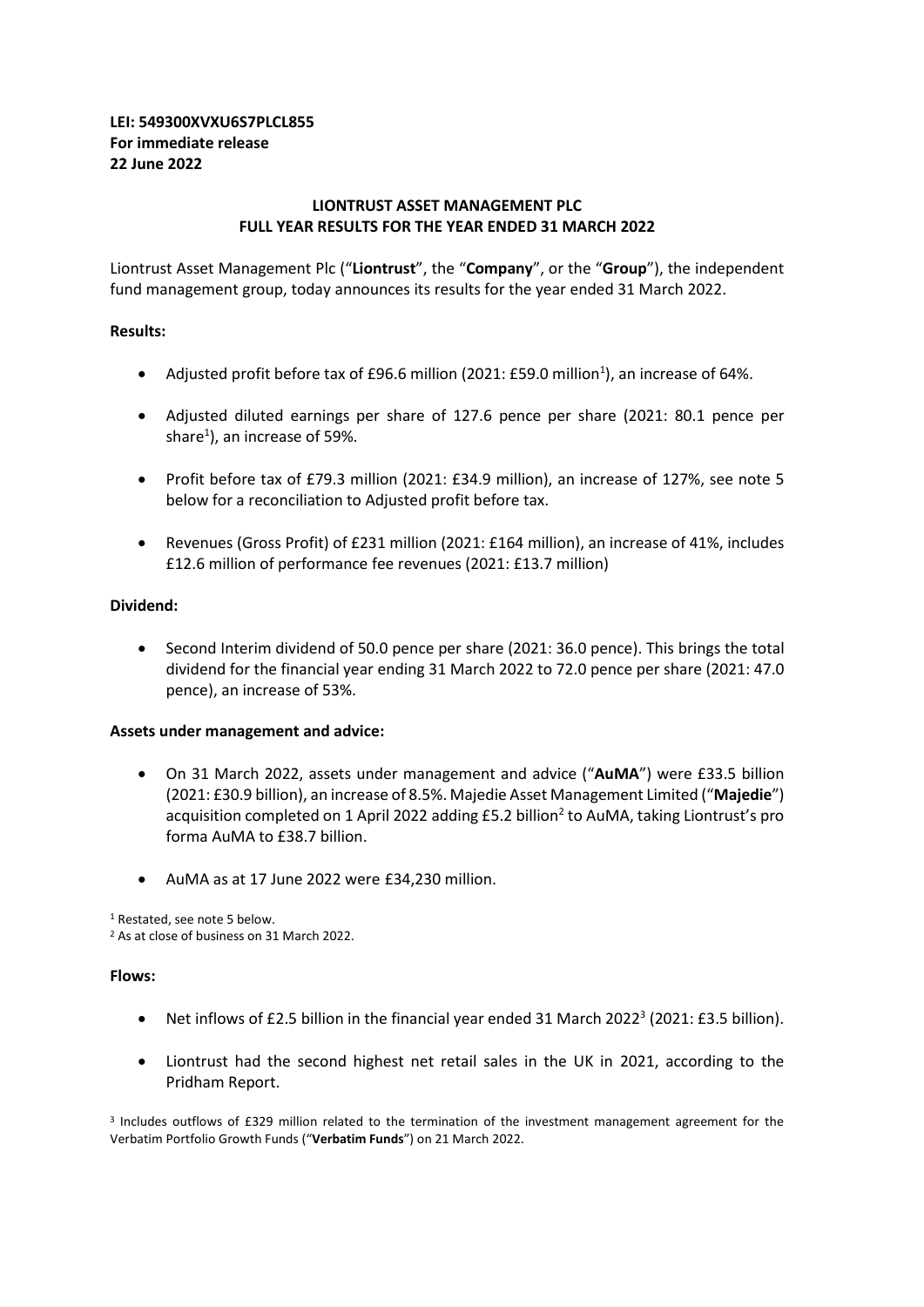## **Commenting, John Ions, Chief Executive, said:**

"Over the past 13 years, we have successfully grown Liontrust by seeking to deliver discipline and excellence in everything we do and focusing on long-term positive outcomes for our investors. The success of this approach is shown by our strong sales, growth in AuMA and profitability, and a 53% increase in total dividends for the financial year.

These positive outcomes have been achieved through Liontrust's investment teams, their rigorous and robust processes, and first-class service and communications. While there will always be periods when the investment teams' funds will underperform indices and peer groups, we have full confidence in the investment expertise and processes at Liontrust that have shown they can help investors reach their investment goals over the long term. The success of the past that was based on focus and discipline is all the more important in the current volatile conditions.

It is understandable that investors' attention is often on the short term, whether it be reacting to the latest news headlines or recent performance, but we must not lose sight of what we as asset managers are trying to achieve in managing people's savings for the long term. As active and responsible investors, this means not only seeking to generate strong investment performance but also engagement with the companies we hold to ensure they adopt best practices and reporting to investors on the impact our teams are having through this. Asset managers with a genuine focus on ESG and sustainable investment will have a stronger tailwind.

Liontrust's approach has gained significant independent recognition over the last few years, including recently for the solutions we are providing financial advisers and their clients. The Liontrust SF Managed funds won the Best ESG Solution for Advisers at the Professional Adviser awards and were highly commended in the Best Multi-Asset Fund: Risk Managed Award.

In June, Liontrust won the Best Active Investment Solution Provider and the Best ESG Investment Solution Provider awards at the Professional Paraplanner Awards. These are in addition to seven of our funds being shortlisted for Investment Week's Fund Manager of the Year Awards and Liontrust being nominated for Global Group of the Year. The seven fund nominations are spread across five of our investment teams.

Further recognition has come from research by Square Mile, the investment research and consulting company, among financial advisers. Of those asked, 25% of advisers said Liontrust have the best sustainable investment team.

The increased focus on ESG and sustainable investment, including developments such as the Net Zero Asset Managers' Initiative which we signed in May 2022, will surface the invisible in terms of the various approaches of investors. It will also enable a move from take, make, break to a sustainable future.

We have had success in the institutional market through being appointed by LGPS Central to manage the newly launched Global Sustainable Equities Active Fund, with four local authorities partners investing at launch.

We continue to add value through M&A. On 1 April 2022, we completed the acquisition of Majedie Asset Management, which has broadened our distribution and investment capability. Majedie was appointed manager of one of the oldest investment trusts in 2020, which is testament to the team's investment strength and provides a presence in this market.

While it has been a more challenging economic background so far this year across the industry for fund flows, Liontrust has continued to perform relatively well with the sixth largest gross retail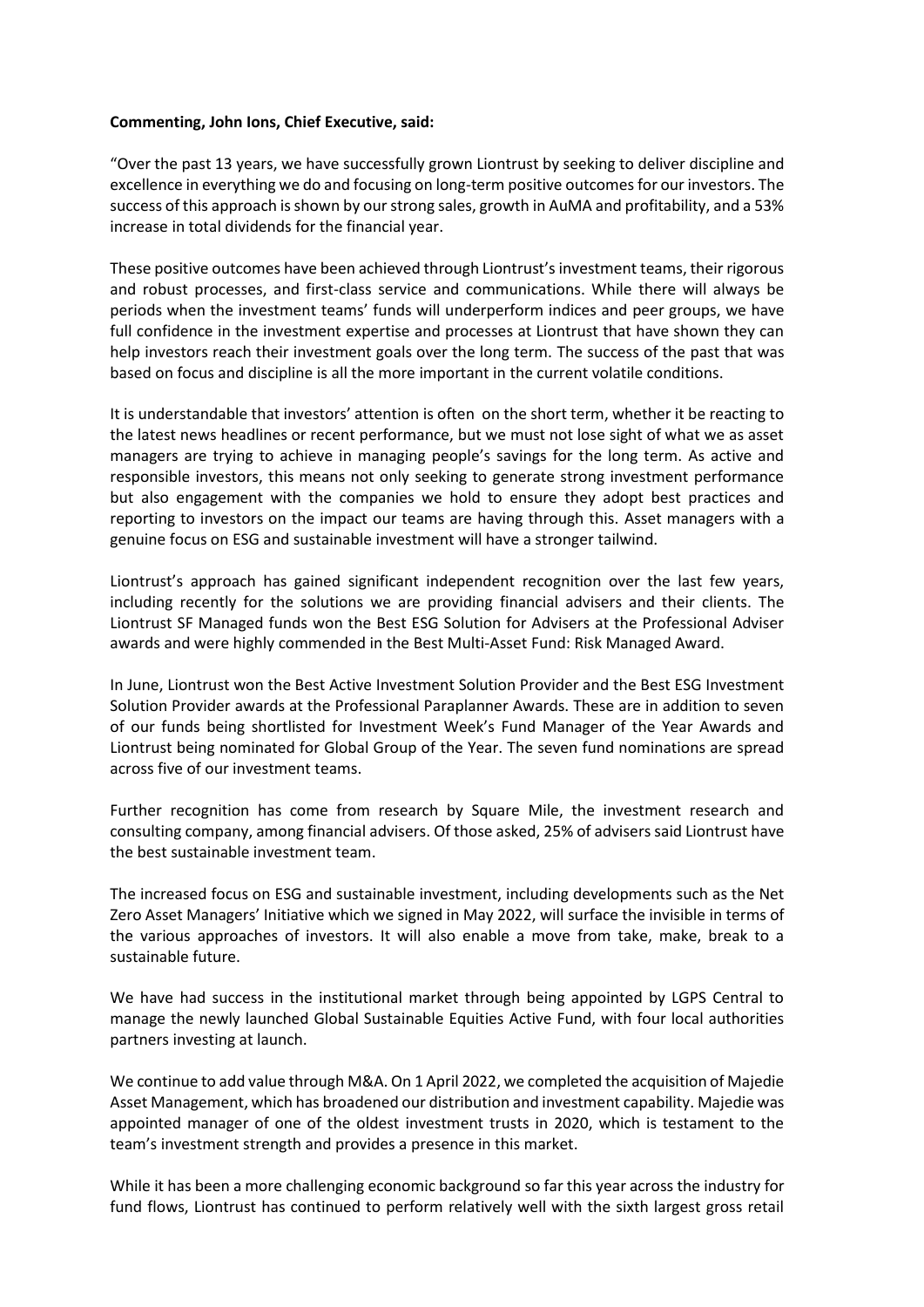sales in the UK in the first quarter of 2022 (Source: Pridham Report). Over the financial year, Liontrust achieved impressive net inflows of £2.5 billion.

Given the uncertainties facing us all, it is key that we have been able to increase significantly faceto-face meetings and events with clients over recent months, and this is enabling enhanced engagement with our investment teams. We are also communicating regularly with investors and are developing our digital marketing capability following the launch of the new Liontrust website in March.

Whatever the challenges ahead for the global economy, our investment excellence, robust processes and high-quality service give me great confidence that over the long term we can continue to deliver positive outcomes for our investors and therefore our shareholders and other stakeholders."

## **For further information please contact:**

### **Liontrust Asset Management Plc (Tel: 020 7412 1700, Website: liontrust.co.uk)**

John Ions: Chief Executive Vinay Abrol: Chief Financial Officer & Chief Operating Officer Simon Hildrey: Chief Marketing Officer David Boyle: Head of Corporate Development

## **Singer Capital Markets (Tel: 020 7496 3000)**

Corporate Broking: Tom Salvesen Corporate Finance: Justin McKeegan

### **Panmure Gordon (Tel: 020 7886 2500)**

Corporate Broking: Charles Leigh-Pemberton Corporate Advisory: Dominic Morley

### **Chair's Statement**

### **Introduction**

I am delighted to report that Liontrust has performed strongly over the past year, continuing the excellent progress made in previous years.

### **Strategic overview**

From a financial perspective, the Group has increased profits before tax, the profitability of the business, earnings and dividends paid to shareholders.

Strategically, Liontrust delivered strong net sales, increased its AuMA and agreed the acquisition of Majedie Asset Management (which completed in April 2022) even while Covid lockdowns were still operational. From an investment perspective, Liontrust has maintained strong long-term fund performance and has also made progress in integrating ESG considerations in the investment thinking of the Group's teams.

These results demonstrate Liontrust's strong navigational skills during challenging environments and reflect the Company's sound positioning for ESG and for future growth.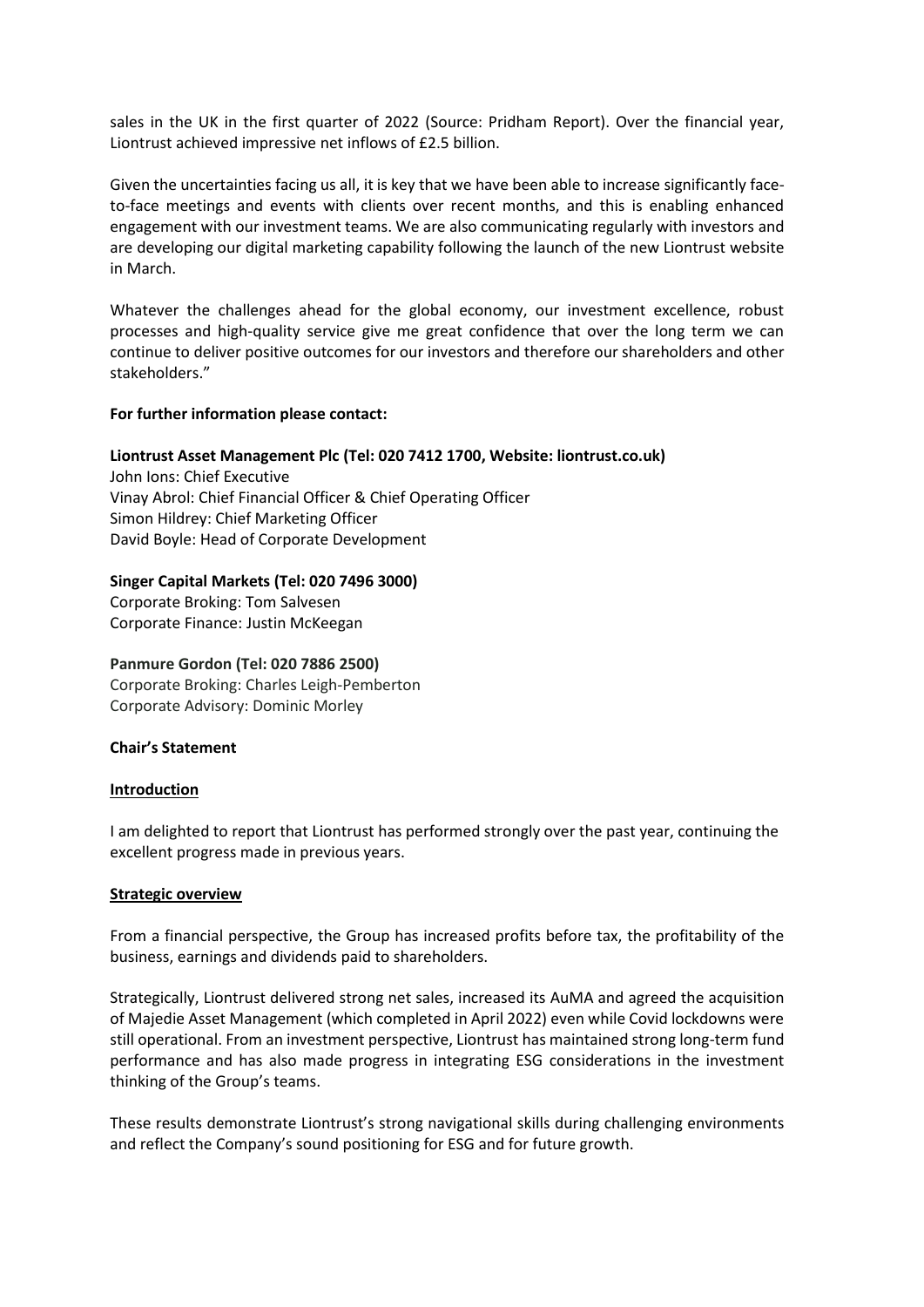I am proud of all the work Liontrust has undertaken this year and I would like to thank all colleagues and the Executive Directors for their dedication, hard work and contribution to the ongoing success of the Group.

I also welcome our new colleagues from Majedie to the Liontrust family. They bring great expertise and experience across the business and will help drive the future growth of the Company.

To ensure this continues, Liontrust is focused on providing outstanding service and continuing to provide investment funds rooted in the robust investment processes of its teams. In times of uncertainty, investors know that Liontrust's investment teams are adhering to their wellestablished processes. These processes aim to deliver a financial return for investors and, in the case of funds managed by the Sustainable Investment team, allocate capital to investments that are helping to solve global problems relating to the environment and society.

Investors expect Liontrust to explain and evidence its processes with regard to ESG and sustainability. This comes hand in hand with greater transparency requirements from EU regulation, which the UK and other regions will be quick to emulate, and the need to take action to avoid the worst impacts of global warming. Liontrust plans to make considerable strides in this space over the next fiscal year. The Group is committed to support the Net Zero Asset Managers' Initiative, to further the integration of ESG considerations into Liontrust's mainstream investment processes, and to link actions to the Group's strategy, internal governance structures and the Executive Directors' remuneration.

This provides a solid platform on which the Group can expand its expertise to ensure that Liontrust's offering in ESG and sustainable investment is fit for purpose for the next decade.

Similarly, investors and stakeholders expect Liontrust to manage its business sustainably. For us, this means abiding by local and regional laws, managing our key exposures well, treating our customers fairly, and continuing to increase our transparency about what we do, how we do it and what impact this has on our funds and our business.

Like other asset managers, the Group aims to be more diverse and inclusive and has taken steps this year to do that, including through hosting a Women's Forum Discussion in celebration of International Women's Day and activities to celebrate Pride Month. We are continually striving to make greater progress in terms of diversity and inclusion and will work to ensure that these factors are linked directly to the Group's strategy and reward. The Group will provide evidence of the impact of this work.

# **Board changes**

We have continued to strengthen the Board with the appointment of three Non-executive Directors over the past year: Rebecca Shelley, Quintin Price and Emma Howard Boyd CBE. They bring a wealth of diverse experience from working in financial services, serving on public company boards and with environmental agencies and the public sector.

Rebecca joined the Board in November 2021 and is Senior Independent Director. Rebecca was Group Communications Director of Tesco Plc and a member of their Executive Committee and later was Group Corporate Affairs Director and a member of the Global Executive Committee of TP ICAP. Rebecca is also a Non-executive Director at Sabre Insurance Group Plc and Hilton Foods Group Plc.

Quintin, who joined the Board in July 2021, has 30 years' experience at a senior level for a number of leading investment companies, including Head of Alpha Strategies and a member of the Global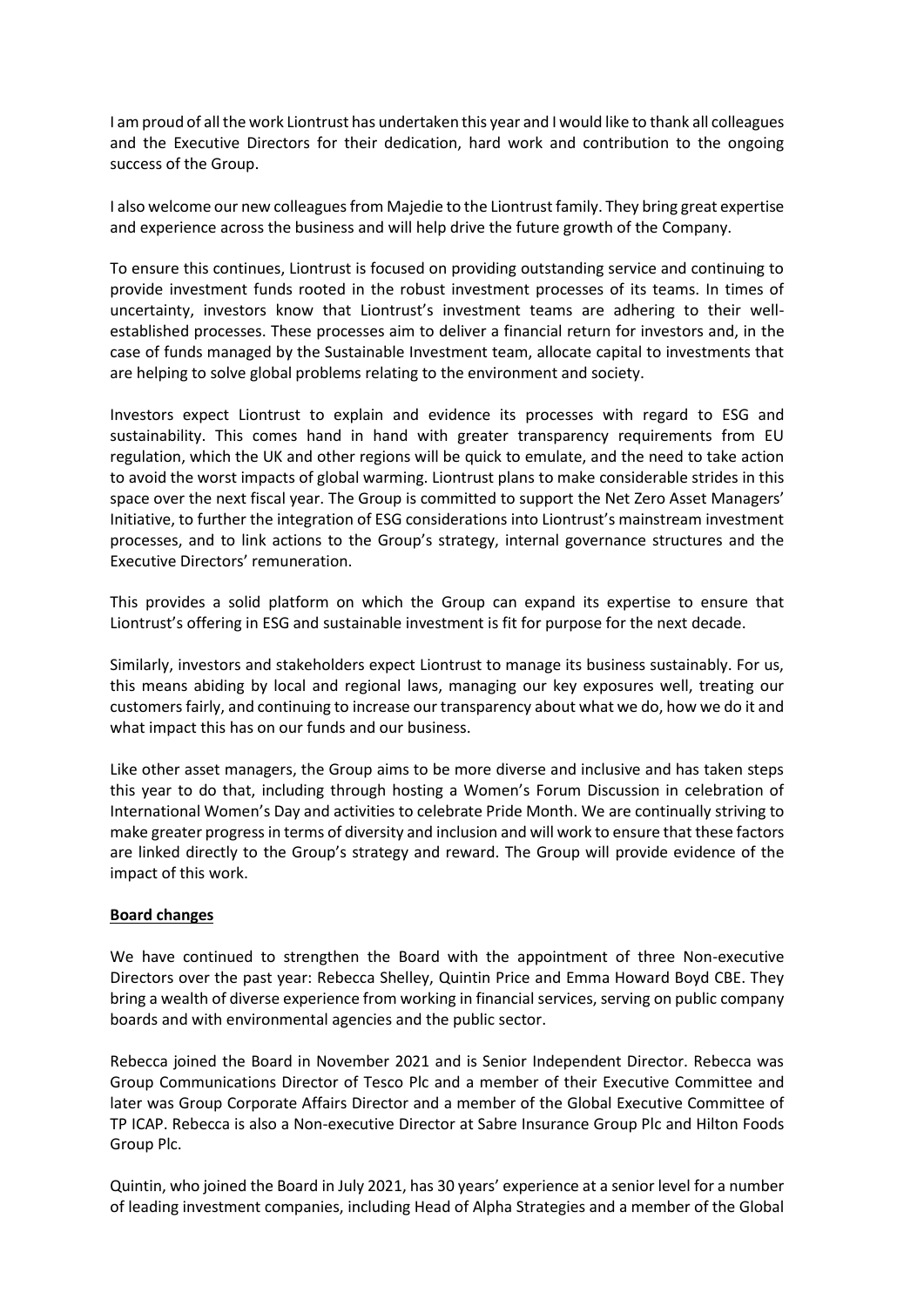Executive Committee at BlackRock. Quintin is a Non-executive Director of Aperture Investors LLC, a New York based fund manager, and F&C Investment Trust Plc.

Emma has held a number of non-executive and advisory roles since leaving Jupiter Asset Management as Director, Stewardship, including Chair of the Environment Agency, an ex officio board member of the Department for Environment, Food and Rural Affairs and interim Chair of the Green Finance Institute. Emma's experience will be invaluable as we focus on our responsible and Sustainable investing.

## **Results**

Adjusted profit before tax is £96.556 million (2021: £58.987 million<sup>1</sup>), an increase of 64% compared to last year. Adjusted profit before tax is disclosed in order to give shareholders an indication of the profitability of the Group excluding non-cash (intangible asset amortisation) expenses and non-recurring (professional fees relating to acquisition, cost reduction, restructuring and severance compensation related) expenses, see note 5 below for a reconciliation of adjusted profit before tax

<sup>1</sup> Restated, see note 5 below.

## **Dividend**

These excellent results have enabled the Board to declare a second interim dividend of 50.0 pence per share (2021: 36.0 pence) bringing the total dividend for the financial year ending 31 March 2022 to 72.0 pence per share (2021: 47.0 pence per share), an increase of 53% compared with last year.

The second interim dividend will be payable on 5 August 2022 to shareholders who are on the register as at 1 July 2022, the shares going ex-dividend on 30 June 2022. Last day for Dividend Reinvestment Plan elections is 15 July 2022.

# **Looking forward**

I am confident that Liontrust will continue to meet all of our strategic objectives given the strength of our investment teams and their processes, the quality of our colleagues and the processes in place across the business.

Alastair Barbour **Non-executive Chair 21 June 2022**

### **Chief Executive's Report**

### **Introduction**

Liontrust has enjoyed another successful year of growth as we continued to deliver positive outcomes for investors. Your Company's success has been driven by the ability to generate impressive investment performance over the long term, develop excellent client relationships and service, build a powerful brand, provide regular and relevant communications, and ensure a strong infrastructure for the business.

We generated net inflows of £2.5 billion in the financial year to meet the third pillar of our strategic objectives that is to expand our distribution and products, and in the 2021 calendar year Liontrust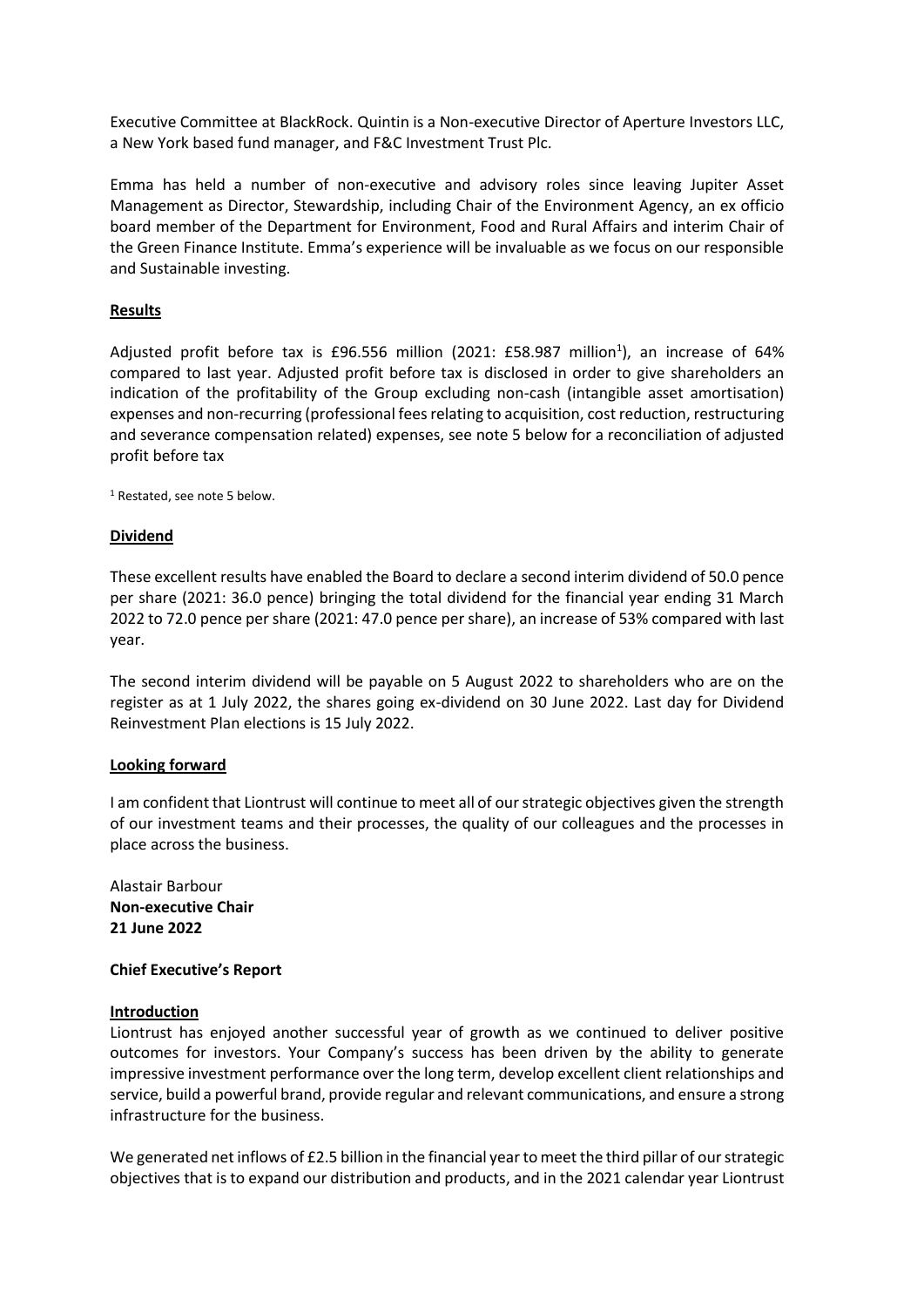had the second highest net retail sales in the UK and the fifth highest gross retail sales according to the Pridham report.

### **Investment performance**

Liontrust has met the second pillar of our strategic objectives to deliver strong long-term investment performance. Over five years to 31 March 2022, 99.0% of Liontrust's UK-domiciled funds were in the 1st or 2nd quartile of their respective IA (Investment Association) sectors and over three years this percentage was 98.0%<sup>1</sup>.

In January 2022, it was announced that 12 of the Liontrust funds were awarded the 5-Crown rating from FE fundinfo, reiterating the breadth of our investment capability. This has also been demonstrated by the independent recognition Liontrust has received over the past year, with three of the investment teams – Sustainable Investment, Multi-Asset and Global Equity – winning awards while the other teams – Cashflow Solution, Economic Advantage and Global Fixed Income – have all received nominations for fund awards.

Clients demanding a more sustainable outcome from their investments continue to drive strong flows into our Sustainable Future funds, with the team celebrating their 21st anniversary in February 2022. The team's AuMA grew, from £10.24 billion on 31 March 2021 to £13.23 billion a year later, and research shows that professional intermediaries and retail investors still regard Liontrust as having the best sustainable investment team (Source: Research in Finance).

Also in line with the third pillar of our strategy, we have seen growing demand for a broader range of funds over the year, with European Growth and Global Dividend attracting significant interest for example. European Growth, which is managed by the Cashflow Solution team, is in the first quartile of its IA sector over 1, 3 and 5 years, as well as since launch, and offers a complementary investment process to many of its peers<sup>1</sup>.

Liontrust experienced a more challenging period for short-term performance over the last few months of the financial year given the market rotation from quality growth stocks to value companies. This rotation has been exacerbated by rising inflation and subsequent increases in interest rates in the UK and US, with the former partly as a result of supply chain issues caused by the ongoing effects of the pandemic and the war in Ukraine.

In the final quarter of the financial year, Liontrust had net outflows of £0.4 billion, which reflected the negative sentiment among investors generally. The IA reported this as the first quarter of net negative retail flows for the industry since the start of the pandemic in 2020.

The Liontrust investment teams will continue to apply the distinct and robust investment processes that have served them well over the long term. Our teams' investment processes have been performing as we would expect given the market environment, and the fund managers remain confident about the long-term prospects for the companies in their portfolios.

The teams have generally made few changes to the companies they are invested in because of their belief in their long-term business models and the concomitant competitive advantages that support them. They have identified opportunities to add to existing holdings at cheaper valuations and in some cases invest in companies that were previously considered too expensive.

In 2021, Liontrust was named Asset Manager of the Year at the Financial News Awards, the Best Fund Group at the Shares Awards and Global Group of the Year at the Investment Week Fund Manager of the Year Awards. These demonstrate the engagement and recognition that Liontrust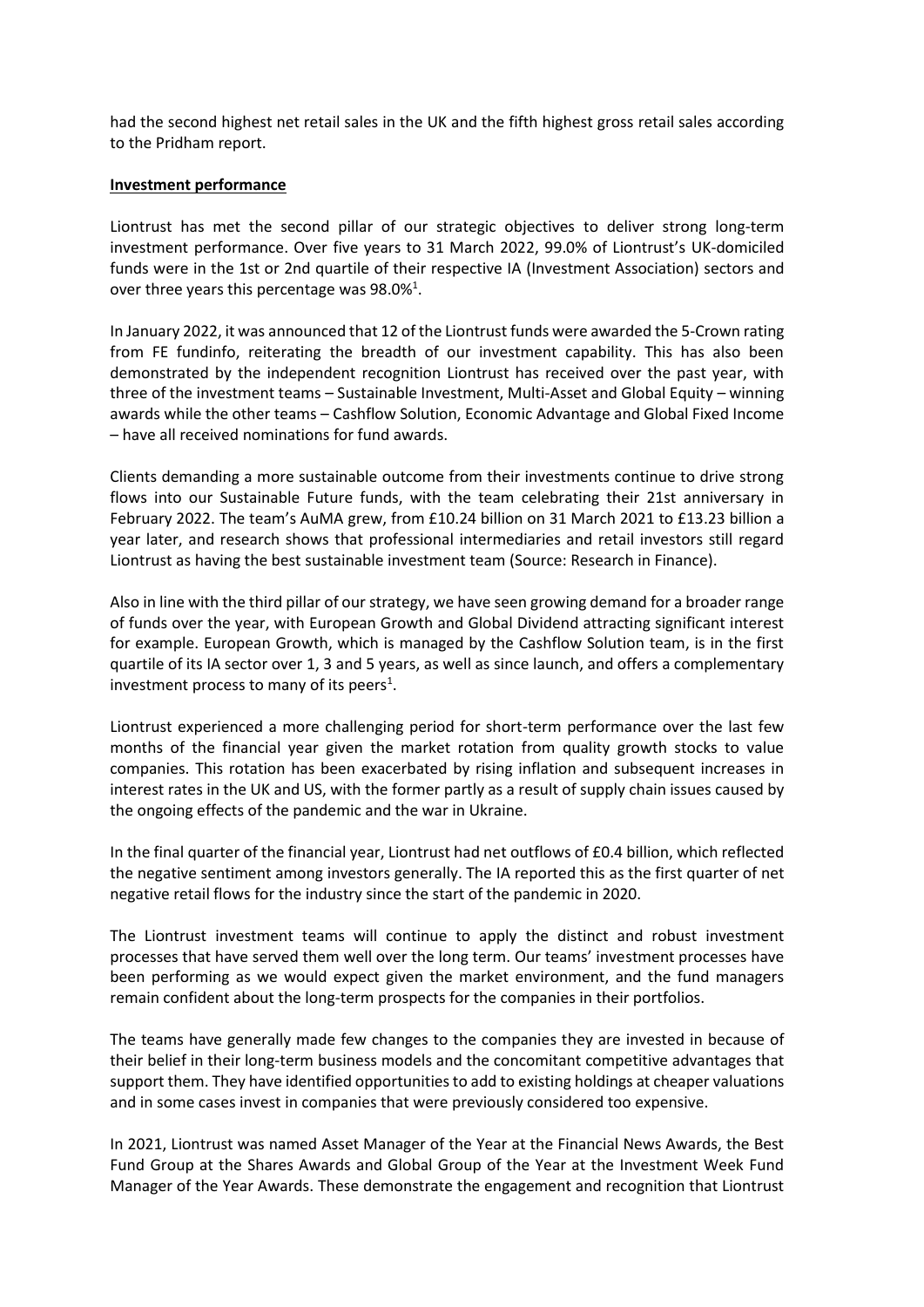has generated among institutional investors, wealth managers, financial advisers and retail investors.

## **Diversification**

This helps our strategy of diversifying distribution to ensure the continued growth of our AuMA. This diversification will be enhanced further by the acquisition of Majedie Asset Management, which we announced in December 2021 and completed after the end of the financial year on 1 April 2022.

An area that offers us further potential to grow our distribution is continental Europe. In October 2021, we added to our proposition through the launch of the Irish-domiciled Liontrust GF Sustainable Future Multi-Asset Global Fund, which brings a strategy available in the UK for more than 20 years to European investors. Since announcing the proposed acquisition of Majedie, we have seen potential demand for our funds from Europe as well, including the Liontrust GF Tortoise long/short equity Fund.

Liontrust has also made progress in achieving the first pillar of our strategic objectives to be a responsible company and investor. This includes the integration of ESG into the processes of our investment teams, the expansion of engagement and voting, a commitment to signing the Net Zero Asset Managers' initiative, and action to increase diversity and inclusion across the business. While we are pleased with the progress Liontrust is making, we have set ourselves further targets to reach over the next year and beyond.

The fifth pillar of our strategic objectives is to enhance the investor experience. Our new website that went live in March 2022 and wider digital marketing strategy are designed to give clients and investors the information and content they want and in the way they want to consume it while also enhancing their online experiences with Liontrust. The development of our digital marketing will amplify the Liontrust brand and increase awareness of and engagement with the funds and investment teams.

<sup>1</sup> Source: Financial Express, as at 31.03.22, total return, net of fees, income reinvested, based on primary share classes. This excludes the Liontrust Multi-Asset Funds, most of which do not have sector benchmarks, and funds in the IA Specialist sector. These funds make up 78% of Liontrust's total AUMA.

### **Assets under management and advice**

On 31 March 2022, our AuMA stood at £33,548 million and were broken down by type and investment process as follows:

| <b>Process</b>                       | Total  | Institutional <sup>2</sup> | <b>UK Retail</b> | <b>Multi-Asset</b> | <b>Offshore</b> |
|--------------------------------------|--------|----------------------------|------------------|--------------------|-----------------|
|                                      | (£m)   | (fm)                       | (fm)             | f(m)               | (fm)            |
| Sustainable Investment               | 13,227 | 136                        | 12,187           |                    | 904             |
| Economic Advantage                   | 9,035  | 455                        | 8,201            |                    | 379             |
| Multi-Asset                          | 6,660  |                            |                  | 6,660              | $\sim$          |
| Global Equity                        | 2,868  | 167                        | 2,701            | ٠                  | ۰               |
| Cashflow Solution                    | 1,094  | 650                        | 364              |                    | 80              |
| Global Fixed Income                  | 664    |                            | 300              |                    | 364             |
| <b>Total - 31 March 2022</b>         | 33,548 | 1,408                      | 23,753           | 6,660              | 1,727           |
| Global Fundamental                   | 5,150  | 3,567                      | 898              |                    | 685             |
| <b>Total inc. Global Fundamental</b> | 38,698 | 4,975                      | 24.651           | 6.660              | 2.412           |

2 Investment Trust AuMA included in Institutional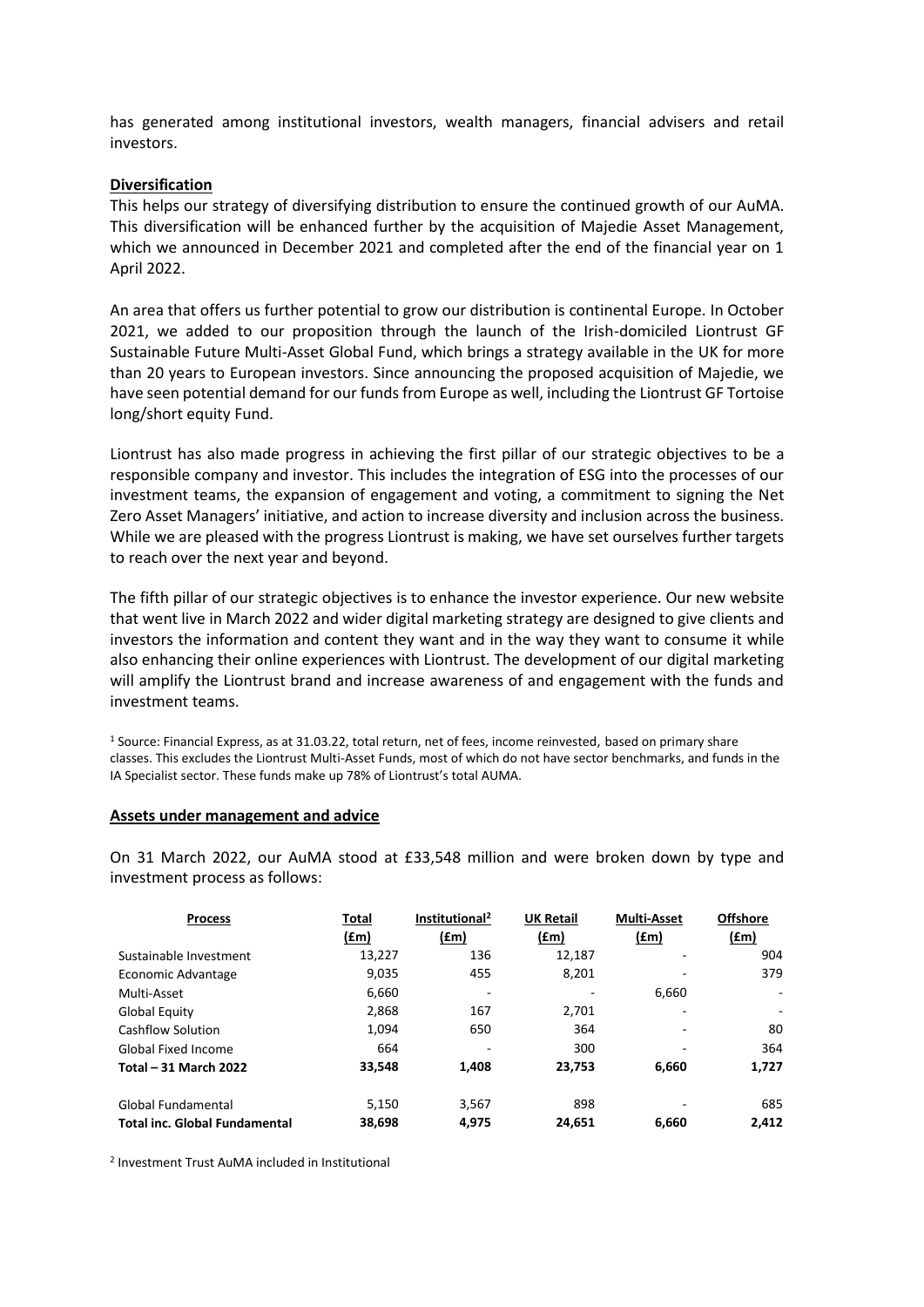## **Flows**

The net inflows over the financial year to 31 March 2022 were £2,488 million<sup>3</sup> (2021: £3,498 million). A reconciliation of fund flows and AuMA over the financial year to 31 March 2022 is as follows:

|                                   | <b>Total</b><br><u>(£m)</u> | <b>Institutional</b><br><u>(£m)</u> | <b>UK Retail</b><br>(f.m) | <b>Multi-Asset</b><br>(f.m) | <b>Offshore</b><br><u>(£m)</u> |
|-----------------------------------|-----------------------------|-------------------------------------|---------------------------|-----------------------------|--------------------------------|
| Opening AuMA - 1 April 2021       | 30,929                      | 1,488                               | 20,627                    | 7,139                       | 1,675                          |
| Net flows                         | 2,488                       | (105)                               | 3,025                     | (541)                       | 109                            |
| Market and Investment performance | 131                         | 25                                  | 101                       | 62                          | (57)                           |
| Closing AuMA - 31 March 2022      | 33,548                      | 1,408                               | 23,753                    | 6,660                       | 1,727                          |

3 Includes outflows off £329 million related to the termination of the investment management agreement for the Verbatim Funds on 21 March 2022.

# John Ions **Chief Executive 21 June 2022**

# **Extract from the 2022 Annual Report and Accounts – Liontrust's Six principal Strategic objectives**

- Pillar 1 Be a responsible company and investor
- Pillar 2 Deliver strong long-term investment performance
- Pillar 3 Expand distribution and products organically and through acquisitions
- Pillar 4 Acquire and develop talent
- Pillar 5 Enhance the investor experience
- Pillar 6 Ensure strong operations and infrastructure

## **Consolidated Statement of Comprehensive Income for the year ended 31 March 2022**

|                                             |             | Year      | Year      |
|---------------------------------------------|-------------|-----------|-----------|
|                                             |             | ended     | ended     |
|                                             |             | 31-Mar-22 | 31-Mar-21 |
|                                             | <b>Note</b> | £'000     | £'000     |
|                                             |             |           |           |
|                                             |             |           |           |
|                                             |             |           |           |
| Revenue                                     | 3           | 245,571   | 175,080   |
| Cost of sales                               | 3           | (14, 252) | (11, 321) |
| <b>Gross profit</b>                         |             | 231,319   | 163,759   |
|                                             |             |           |           |
| Realised profit on sale of financial assets |             |           | 250       |
| Unrealised gain/(loss) on financial assets  |             | 26        | 672       |
|                                             |             |           |           |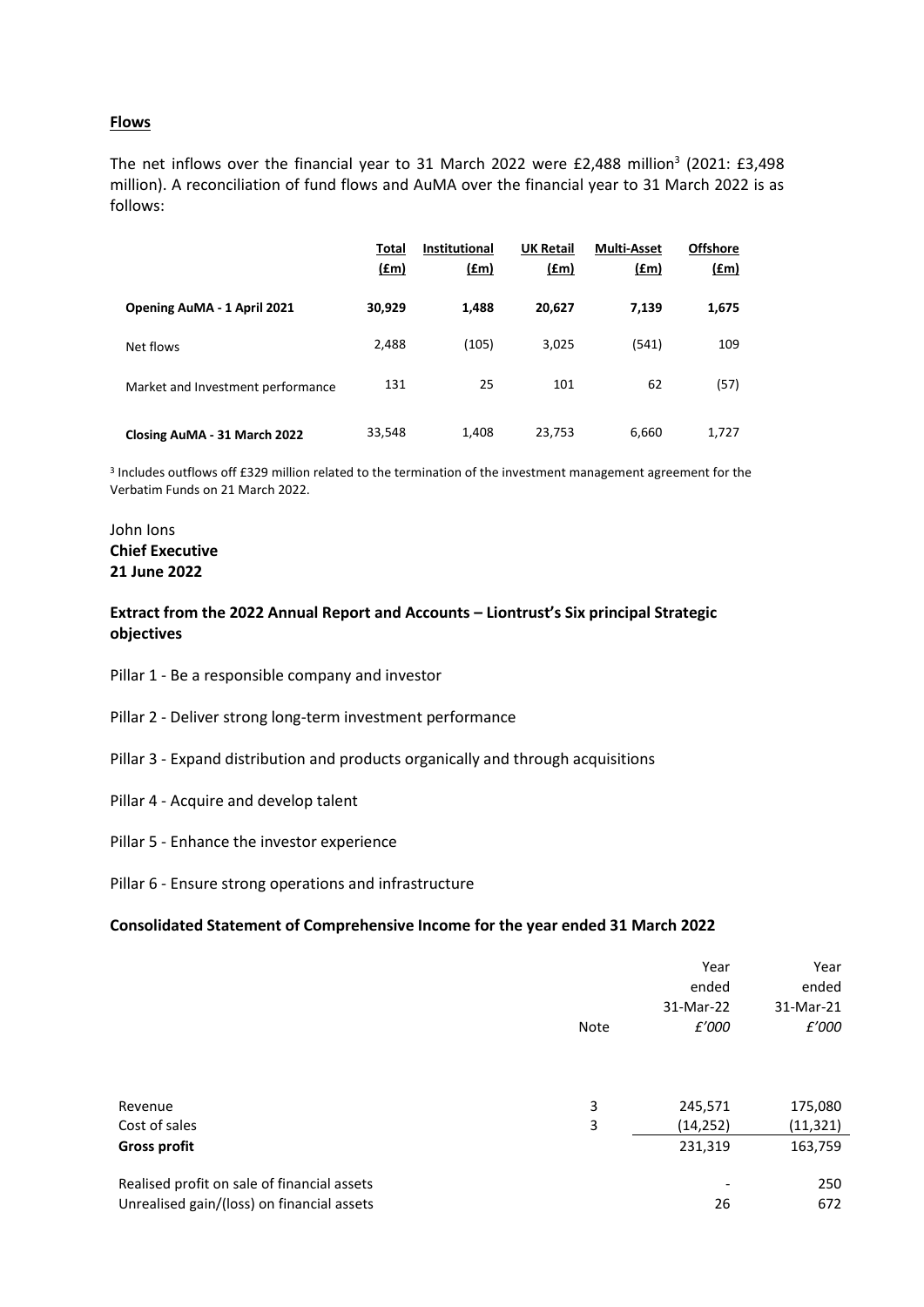| Administration expenses           | 4 | (151, 916) | (129, 646) |
|-----------------------------------|---|------------|------------|
| <b>Operating profit</b>           |   | 79,429     | 35,035     |
|                                   |   |            |            |
| Interest receivable               |   | 4          | 7          |
| Interest payable                  |   | (142)      | (113)      |
| <b>Profit before tax</b>          |   | 79,291     | 34,929     |
|                                   |   |            |            |
| Taxation                          |   | (20,088)   | (7, 257)   |
|                                   |   |            |            |
| Profit for the year               |   | 59,203     | 27,672     |
|                                   |   |            |            |
| <b>Total comprehensive income</b> |   | 59,203     | 27,672     |
|                                   |   |            |            |
| <b>Earnings per share</b>         |   | Pence      | Pence      |
| Basic earnings per share          |   | 97.65      | 47.02      |
| Diluted earnings per share        |   | 97.61      | 46.25      |

# **Consolidated Balance Sheet as at 31 March 2022**

|                                      | As at      | As At      |
|--------------------------------------|------------|------------|
|                                      | 31-Mar-22  | 31-Mar-21  |
|                                      | £'000      | £'000      |
| <b>Assets</b>                        |            |            |
| <b>Non current assets</b>            |            |            |
| Intangible assets                    | 75,171     | 84,812     |
| Goodwill                             | 27,577     | 27.577     |
| Property, plant and equipment        | 3,658      | 5,257      |
| <b>Total non current assets</b>      | 106,406    | 117,646    |
| <b>Current assets</b>                |            |            |
| Trade and other receivables          | 235,496    | 289,805    |
| <b>Financial assets</b>              | 4,168      | 2,188      |
| Cash and cash equivalents            | 120,852    | 71,898     |
| <b>Total current assets</b>          | 360,516    | 363,891    |
|                                      |            |            |
| <b>Liabilities</b>                   |            |            |
| <b>Non current liabilities</b>       |            |            |
| Deferred tax liability               | (16, 601)  | (13, 436)  |
| Lease liability                      | (2, 775)   | (3, 418)   |
| <b>Total non current liabilities</b> | (19, 376)  | (16, 854)  |
| <b>Current liabilities</b>           |            |            |
| Trade and other payables             | (255, 669) | (298,007)  |
| Corporation tax payable              | (7,709)    | (3, 288)   |
| <b>Total current liabilities</b>     | (263, 378) | (301, 295) |
|                                      |            |            |
| <b>Net current assets</b>            | 97,138     | 62,596     |
| <b>Net assets</b>                    | 184,168    | 163,388    |
| <b>Shareholders' equity</b>          |            |            |
|                                      |            |            |
| Ordinary shares                      | 612        | 610        |
| Share premium                        | 64,370     | 64,370     |
| Capital redemption reserve           | 19         | 19         |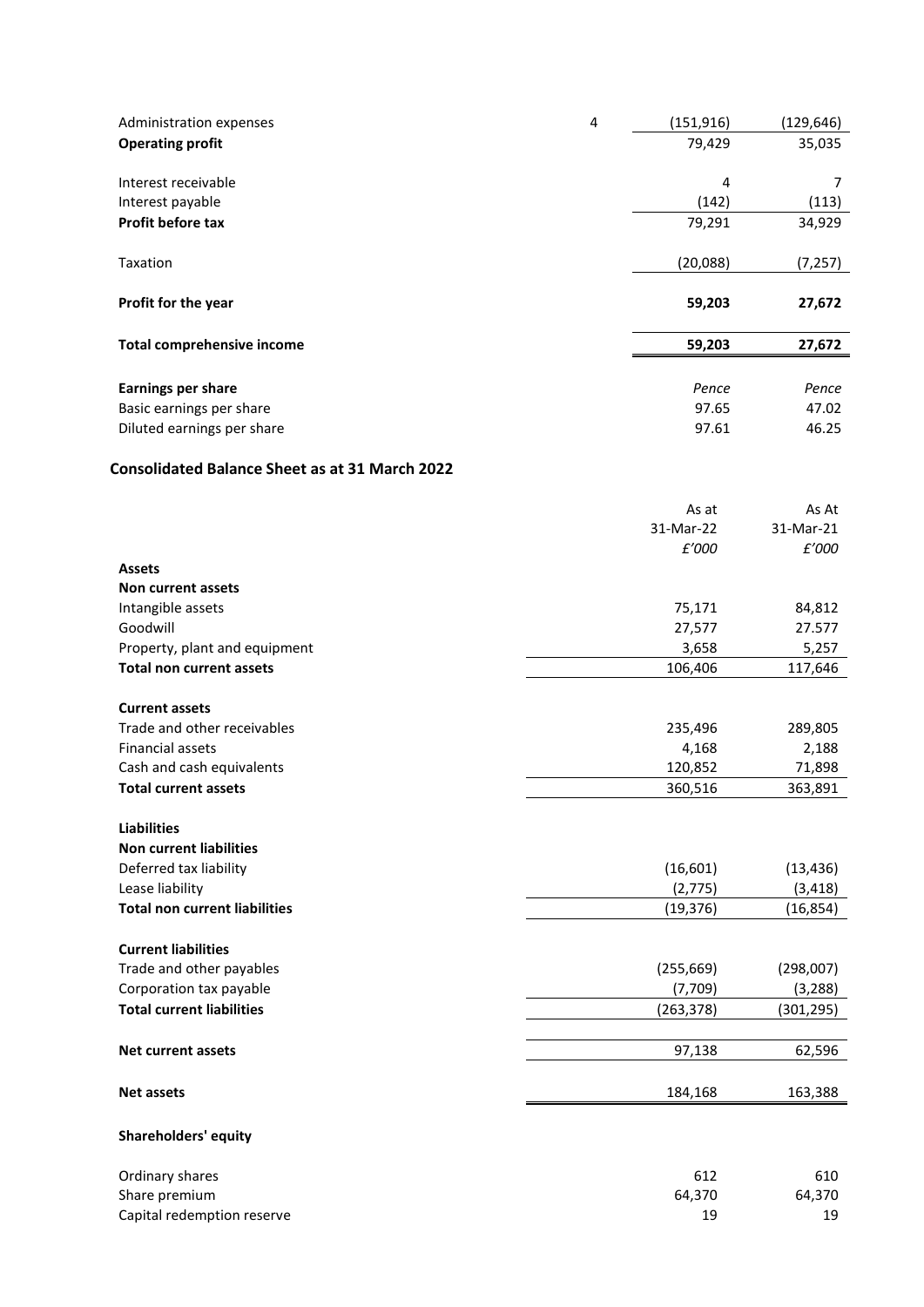| Retained earnings                                                                     |          |              |            | 128,859    | 104,207    |
|---------------------------------------------------------------------------------------|----------|--------------|------------|------------|------------|
| Own shares held                                                                       |          |              |            | (9,692)    | (5,818)    |
| <b>Total equity</b>                                                                   |          |              |            | 184,168    | 163,388    |
| <b>Consolidated Cash Flow Statement</b>                                               |          |              |            |            |            |
| For the year ended 31 March 2022                                                      |          |              |            |            |            |
|                                                                                       |          |              |            | Year       | Year       |
|                                                                                       |          |              |            | ended      | ended      |
|                                                                                       |          |              |            | 31-Mar-22  | 31-Mar-21  |
|                                                                                       |          |              |            | £'000      | £'000      |
| Cash flows from operating activities                                                  |          |              |            |            |            |
| Cash received from operations                                                         |          |              |            | 219,544    | 141,409    |
| Cash paid in respect of operations                                                    |          |              |            | (112, 949) | (95, 913)  |
| Net cash generated from changes in unit trust receivables and payables                |          |              |            | (508)      | 4,554      |
| Net cash generated from operations                                                    |          |              |            | 106,087    | 50,050     |
|                                                                                       |          |              |            |            |            |
| Interest received                                                                     |          |              |            | 4          | 7          |
| Tax paid                                                                              |          |              |            | (12,500)   | (6, 416)   |
| Net cash generated from operating activities                                          |          |              |            | 93,591     | 43,641     |
| Cash flows from investing activities                                                  |          |              |            |            |            |
| Purchase of property and equipment                                                    |          |              |            | (507)      | (254)      |
| Acquisition of Architas net of cash                                                   |          |              |            |            | (54, 124)  |
| Purchase of DBVAP Financial Asset                                                     |          |              |            | (3, 125)   |            |
| Sale DBVAP Financial Asset                                                            |          |              |            | 1,183      | 1,334      |
| Purchase of Seeding investments                                                       |          |              |            | (170)      | (117)      |
| Sale of Seeding investments                                                           |          |              |            | 84         |            |
| Net cash used in investing activities                                                 |          |              |            | (2, 535)   | (53, 161)  |
|                                                                                       |          |              |            |            |            |
| <b>Cash flows from financing activities</b><br>Payment of lease liabilities           |          |              |            | (1,889)    | (2, 263)   |
| Purchase of own shares                                                                |          |              |            | (5,000)    | (812)      |
| Sale of own shares                                                                    |          |              |            |            | 852        |
| Issue of new shares                                                                   |          |              |            |            | 64,421     |
| Dividends paid                                                                        |          |              |            | (35, 213)  | (21,074)   |
| Net cash (used in)/from financing activities                                          |          |              |            | (42, 102)  | 41,124     |
| Net increase in cash and cash equivalents                                             |          |              |            | 48,954     | 31,604     |
| Opening cash and cash equivalents                                                     |          |              |            | 71,898     | 40,294     |
|                                                                                       |          |              |            |            |            |
| <b>Closing cash and cash equivalents</b>                                              |          |              |            | 120,852    | 71,898     |
| Cash and cash equivalents consist only of cash balances.                              |          |              |            |            |            |
| <b>Consolidated Statement of Change in Equity</b><br>For the year ended 31 March 2022 |          |              |            |            |            |
|                                                                                       | Ordinary | <b>Share</b> | Capital    | Retained   | Own shares |
|                                                                                       | shares   | premium      | redemption | earnings   | held       |

|                                                   | shares | premium | redemption | earnings | held    | Equity  |
|---------------------------------------------------|--------|---------|------------|----------|---------|---------|
|                                                   | £ '000 | £ '000  | £ '000     | £ '000   | £ '000  | £ '000  |
| <b>Balance at 1 April 2021</b><br>brought forward | 610    | 64,370  | 19         | 104,207  | (5,818) | 163,388 |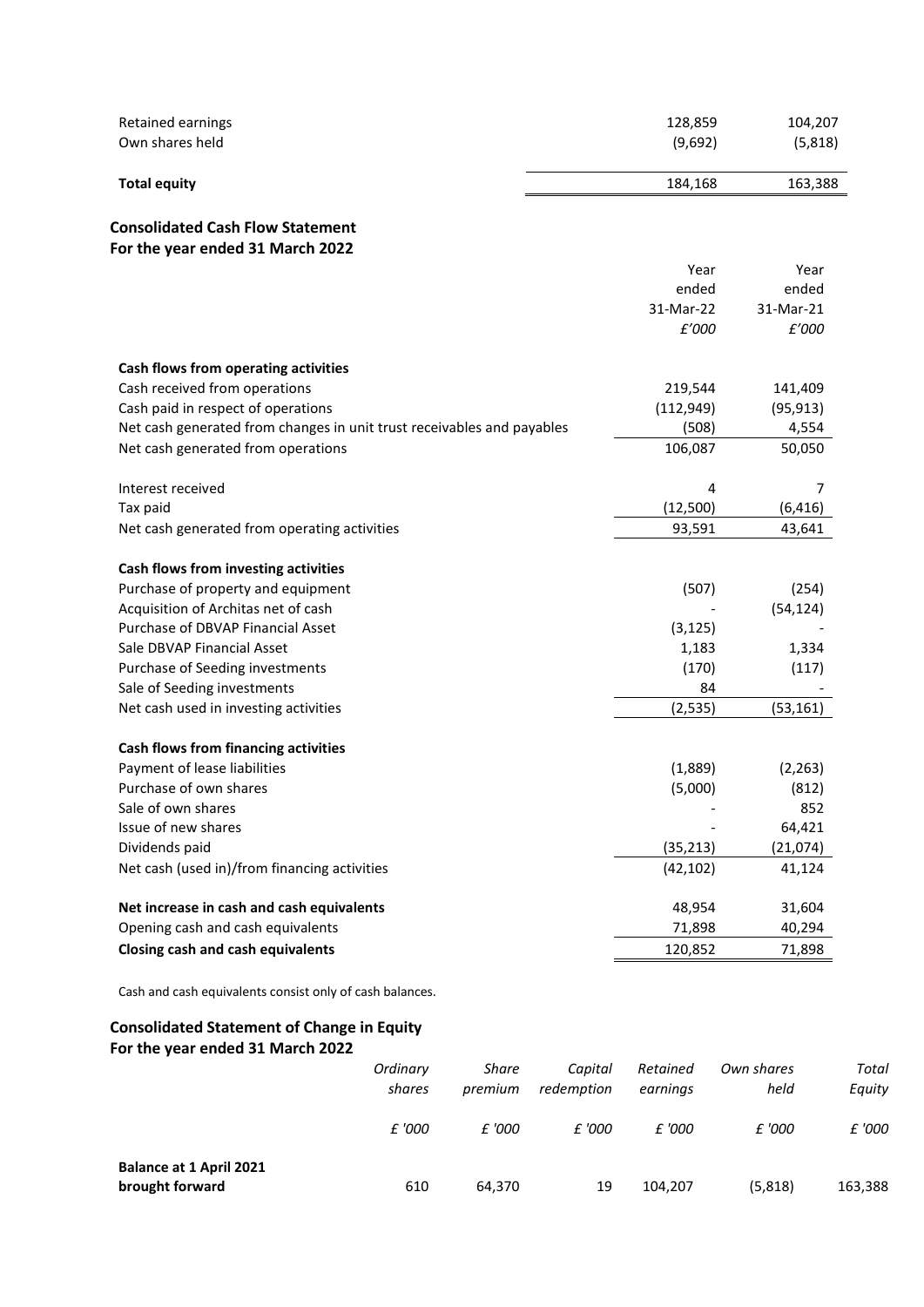| Profit for the year                        |                | $\overline{\phantom{a}}$ | $\overline{\phantom{a}}$     | 59,203    |                          | 59,203    |
|--------------------------------------------|----------------|--------------------------|------------------------------|-----------|--------------------------|-----------|
| Total comprehensive<br>income for the year |                |                          | $\overline{\phantom{a}}$     | 59,203    |                          | 59,203    |
| Dividends paid                             |                | $\overline{\phantom{a}}$ | $\overline{\phantom{a}}$     | (35, 947) | $\overline{\phantom{a}}$ | (35, 947) |
| Shares issued                              | $\overline{2}$ | $\overline{\phantom{a}}$ | -                            | (2)       |                          |           |
| Purchase of own shares                     |                | $\overline{\phantom{a}}$ | $\qquad \qquad \blacksquare$ |           | (5,000)                  | (5,000)   |
| Sale of own shares                         |                |                          | $\overline{\phantom{a}}$     | (1,042)   | 1,126                    | 84        |
| Equity share options issued                |                |                          | $\overline{\phantom{0}}$     | 2,440     |                          | 2,440     |
| Balance at 31 March 2022                   | 612            | 64,370                   | 19                           | 128,859   | (9,692)                  | 184,168   |

# **Consolidated Statement of Change in Equity For the year ended 31 March 2021**

|                                                   | Ordinary                 | <b>Share</b> | Capital                  | Retained | Own shares | Total    |
|---------------------------------------------------|--------------------------|--------------|--------------------------|----------|------------|----------|
|                                                   | shares                   | premium      | redemption               | earnings | held       | Equity   |
|                                                   | £ '000                   | £ '000       | £ '000                   | £ '000   | £ '000     | £ '000   |
| <b>Balance at 1 April 2020</b><br>brought forward | 555                      | 57,439       | 19                       | 37,888   | (5,862)    | 90,039   |
| Profit for the year                               |                          |              | $\overline{\phantom{0}}$ | 27,672   |            | 27,672   |
| Total comprehensive<br>income for the year        |                          |              | $\overline{\phantom{a}}$ | 27,672   |            | 27,672   |
| Dividends paid                                    |                          |              | $\overline{\phantom{0}}$ | (21,074) |            | (21,074) |
| Capital reorganisation                            | $\overline{\phantom{0}}$ | (57, 439)    | $\overline{\phantom{0}}$ | 57,439   |            |          |
| Shares issued                                     | 55                       | 64,370       |                          |          |            | 64,425   |
| Sale/(purchase) of own<br>shares                  |                          |              |                          |          | 44         | 44       |
| Equity share options issued                       |                          |              | $\overline{\phantom{0}}$ | 2,636    |            | 2,636    |
| Deferred tax on option<br>charge taken to equity  |                          |              |                          | 164      |            | 164      |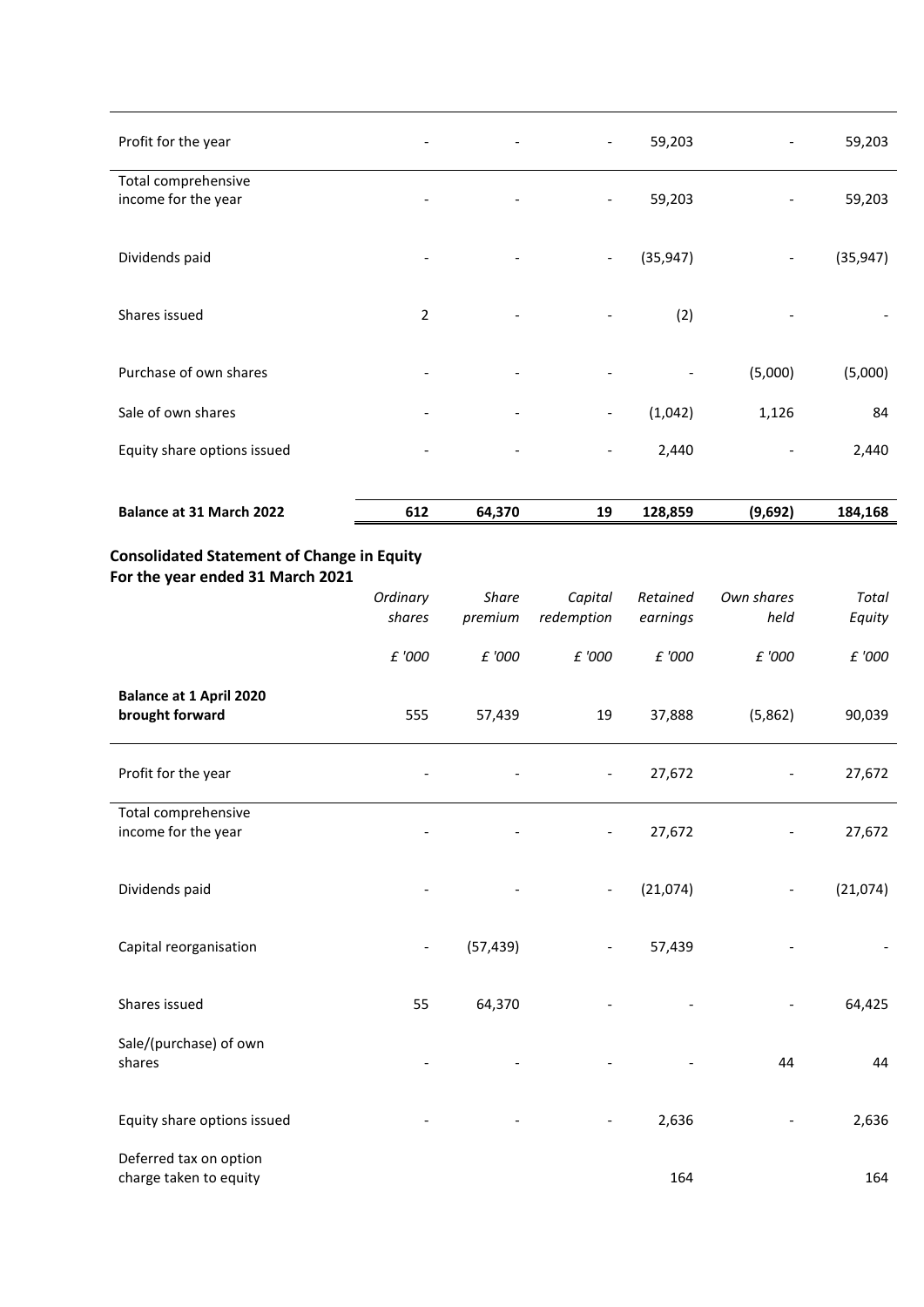| Share options settled    | $\overline{\phantom{0}}$ | $\overline{\phantom{0}}$ | $\overline{\phantom{0}}$ | (518)   | $\overline{\phantom{0}}$ | (518)   |
|--------------------------|--------------------------|--------------------------|--------------------------|---------|--------------------------|---------|
| Balance at 31 March 2021 | 610                      | 64.370                   | 19                       | 104.207 | (5.818)                  | 163,388 |

## **Notes to the Financial Statements**

## **1. Accounting policies**

The Group's accounting policies are consistent with those set out in the Annual Report and Accounts for the year ended 31 March 2021.

a) Alternative Performance Measures

Liontrust reports Alternative Performance Measures ("**APMs**"), including Adjusted Profit Before Tax, Adjusted Operating Profit, Adjusted Operating Margin and Adjusted EPS, alongside our statutory measures, to assist the users of our accounts in assessing the underlying performance of our business operations. The APMs seek to exclude the effects of non-recurring, non-operating (financing/capital/non-cash) and exceptional items from the statutory measures. However, a number of these costs, despite being non-cash are ongoing expenses and will be related to the normal operating basis of the business. The most significant of these is share incentivisation costs. The Directors have also reviewed depreciation expense and IFRS16 related property expenses and concluded that these expenses and share incentivisation costs should not be removed in the calculation of APMs with effect from the financial year ended 31 March 2022 and in future financial years. The Adjusted Profit Before Tax for the financial year ended 31 March 2021 has been represented under this new methodology.

# **2. Segmental reporting**

The Group operates only in one business segment - Investment management.

Management offers different fund products through different distribution channels. All key financial, business and strategic decisions are made centrally by the Board, which determines the key performance indicators of the Group. The Board reviews financial information presented at a Group level. The Board, is therefore, the chief operating decision-maker for the Group. The information used to allocate resources and assess performance is reviewed for the Group as a whole. On this basis, the Group considers itself to be a single-segment investment management business.

# **3. Revenue (Gross profit)**

The Group's main source of revenue is management fees. Management fees are for investment management or administrative services and are based on an agreed percentage of the AuMA. Initial charges and commissions are for additional administrative services at the beginning of a client relationship, as well as ongoing administrative costs. Performance fees are earned from some funds and/or segregated accounts when agreed performance conditions are met.

| Year    | Year    |
|---------|---------|
| ended   | ended   |
| 31-Mar- | 31-Mar- |
| 22      | 21      |
| f'000   | f'000   |
|         |         |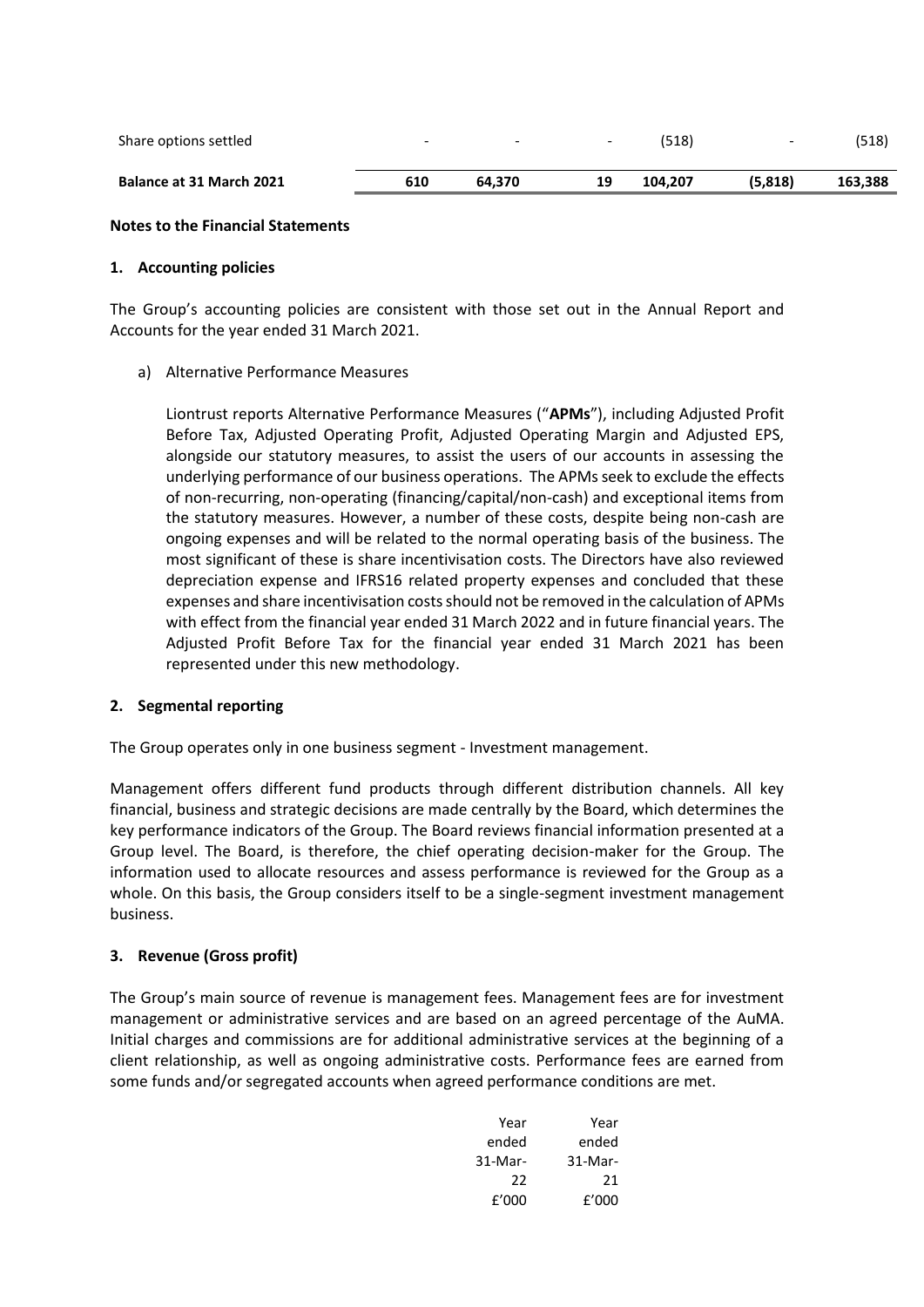| Gross profit excluding performance fee revenues | 218,724  | 150,067   |
|-------------------------------------------------|----------|-----------|
| <b>Gross profit</b>                             | 231,319  | 163,759   |
| Cost of sales                                   | (14,252) | (11, 321) |
| <b>Total revenue</b>                            | 245,571  | 175,080   |
| Performance fee revenue                         | 12,595   | 13,692    |
| Revenue                                         | 232,976  | 161,388   |
|                                                 |          |           |

Revenue from customers includes:

- Investment management on unit trusts, open-ended investment companies sub-funds, portfolios and segregated account;
- Performance fees on unit trusts, open-ended investment companies sub-funds, portfolios and segregated accounts;
- Fixed administration fees on unit trusts and open-ended investment companies sub-funds;
- Net value of sales and repurchases of units in unit trusts and shares in open-ended investment companies (net of discounts);
- Net value of liquidations and creations of units in unit trusts and shares in open-ended investment companies sub-funds;
- Box profits on unit trusts; and
- Foreign currency gains and losses.
- Less rebates paid on investment management fees

The cost of sales includes:

- Operating expenses including (but not limited to) keeping a record of investor holdings, paying income, sending annual and interim reports, valuing fund assets and calculating prices, maintaining fund accounting records, depositary and trustee oversight and auditors;
- Sales commission paid or payable; and
- External investment advisory fees paid or payable.

### Performance fee revenue:

Performance fee revenue includes some fees that are subject to arrangements whereby fees are deferred from prior periods but are only recognised and received following another period of outperformance. During the year £12.6 million of such fees were recognised. In future periods another £2.9 million may be received. As there is no certainty that such deferred fees will be collectable in future years, the Group's accounting policy is to include performance fees in income only when they become due and collectable and therefore the element (if any) deferred beyond 31 March 2022 has not been recognised in the results for the year.

# **4. Administration expenses**

|                                        | Year ended | Year ended |
|----------------------------------------|------------|------------|
|                                        | 31-Mar-22  | 31-Mar-21  |
|                                        | £'000      | £'000      |
| <b>Employee related expenses</b>       |            |            |
| Wages and salaries                     | 35,221     | 25,817     |
| Social Security costs                  | 4,539      | 3,508      |
| Pensions                               | 1,745      | 1,480      |
| Share incentivisation expense          | 3,446      | 4,693      |
| DBVAP expense                          | 2,405      | 1,656      |
| Severance compensation                 | 704        | 1,793      |
|                                        | 48,060     | 38,947     |
| Non employee related expenses          |            |            |
| Members drawings charged as an expense | 54,639     | 41,986     |
| Share incentivisation expense members  | 1,257      | 1,471      |
| Professional services <sup>1</sup>     | 6,920      | 15,025     |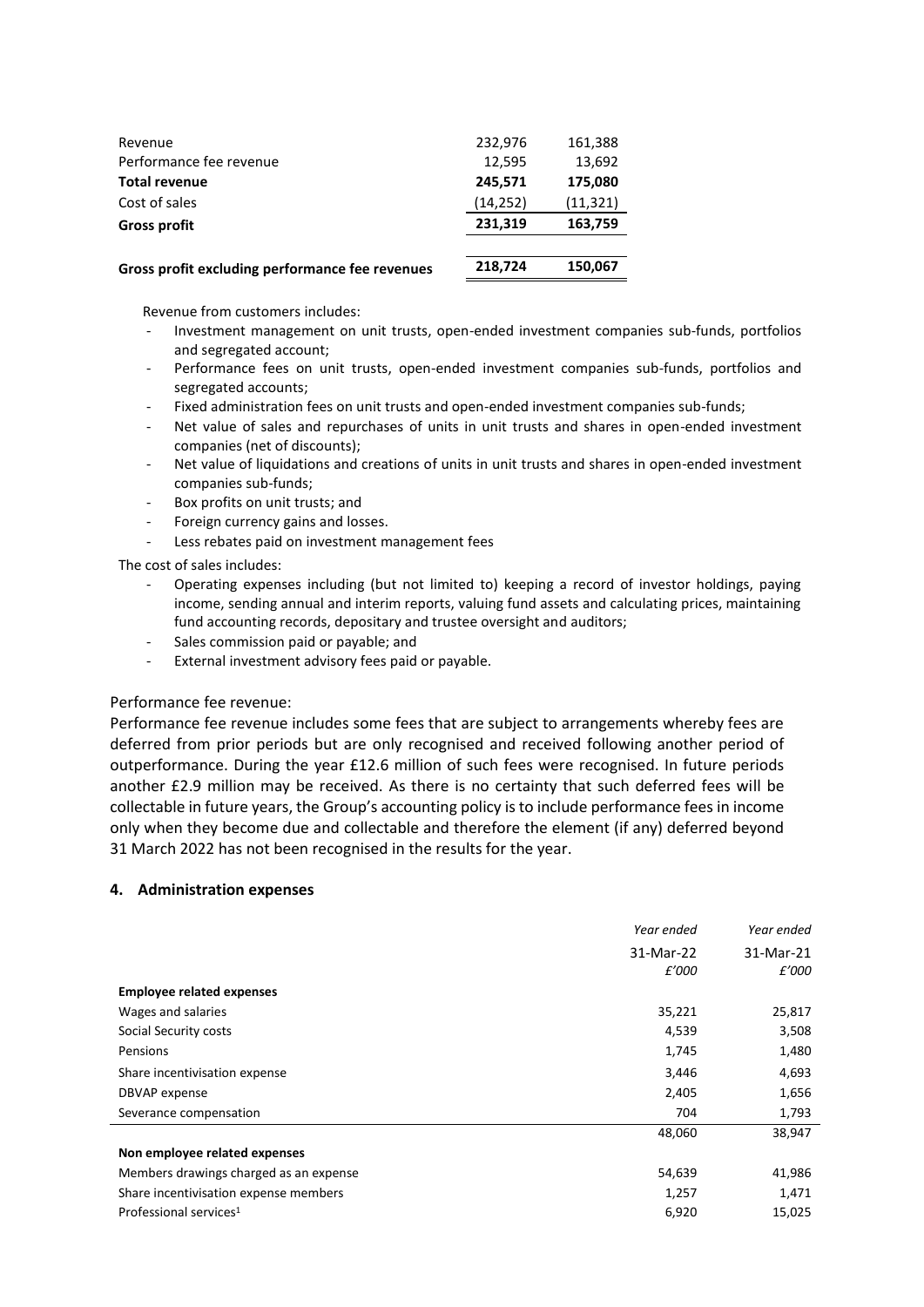| Depreciation                   | 2,474   | 208     |
|--------------------------------|---------|---------|
| Intangible asset amortisation  | 9,641   | 7,240   |
| Other administration expenses  | 28,925  | 24,769  |
|                                | 103,856 | 90,699  |
| <b>Administration expenses</b> | 151,916 | 129.646 |

 $<sup>1</sup>$  includes acquisition and/or restructuring related costs for Architas, Neptune and Majedie.</sup>

# **5. Adjusted profit before tax**

Adjusted profit before tax is disclosed in order to give shareholders an indication of the profitability of the Group, non-cash (intangible asset amortisation) expenses and non-recurring (acquisition, restructuring and severance compensation related) expenses ("**Adjustments**") and is reconciled in the table below.

Following the change in calculation methodology (as noted above) the Adjusted profit reconciliation for 2021 has been represented under the new methodology which shows what the adjusted profit for 2021 would have been in the prior year if management had chosen to use this. Management note that in this report when they refer to the 2021 Adjusted profit they are referring to the methodology as used at the time (unless otherwise stated).

|                                                                               | Year ended | Year ended |
|-------------------------------------------------------------------------------|------------|------------|
|                                                                               | 31-Mar-22  | 31-Mar-21  |
|                                                                               | £'000      | £'000      |
|                                                                               |            | (Restated) |
| Profit before tax                                                             | 79,291     | 34,929     |
|                                                                               |            |            |
| Severance compensation and staff reorganisation costs                         | 704        | 1,793      |
| Professional services <sup>1</sup>                                            | 6,920      | 15,025     |
| Intangible asset amortisation                                                 | 9,641      | 7,240      |
| Adjustments                                                                   | 17,265     | 24,058     |
|                                                                               |            |            |
| Adjusted profit before tax                                                    | 96,556     | 58,987     |
| Interest receivable                                                           | (4)        | (7)        |
| Adjusted operating profit                                                     | 96,552     | 58,980     |
| Adjusted basic earnings per share                                             | 129.00     | 81.48      |
| Adjusted basic earnings per share (excluding performance fees) $2$            | 121.98     | 74.08      |
| Adjusted diluted earnings per share                                           | 127.63     | 80.14      |
| Adjusted diluted earnings per share (excluding performance fees) <sup>2</sup> | 120.68     | 73.46      |

<sup>1</sup> Includes acquisition and/or re-structuring related costs for Architas, Neptune and Majedie

<sup>2</sup> Performance fee revenues contribution calculated in line with operating margin of 42% (2021: 39%) and a taxation rate of 19% (2021: 19%).

# **6. Earnings per share**

The calculation of basic earnings per share is based on profit after taxation for the year. The weighted average number of Ordinary Shares was 61,277,480 for the year (2021: 58,846,929). Shares held by the Liontrust Asset Management Employee Trust are not eligible for dividends and are treated as cancelled for the purposes of calculating earnings per share.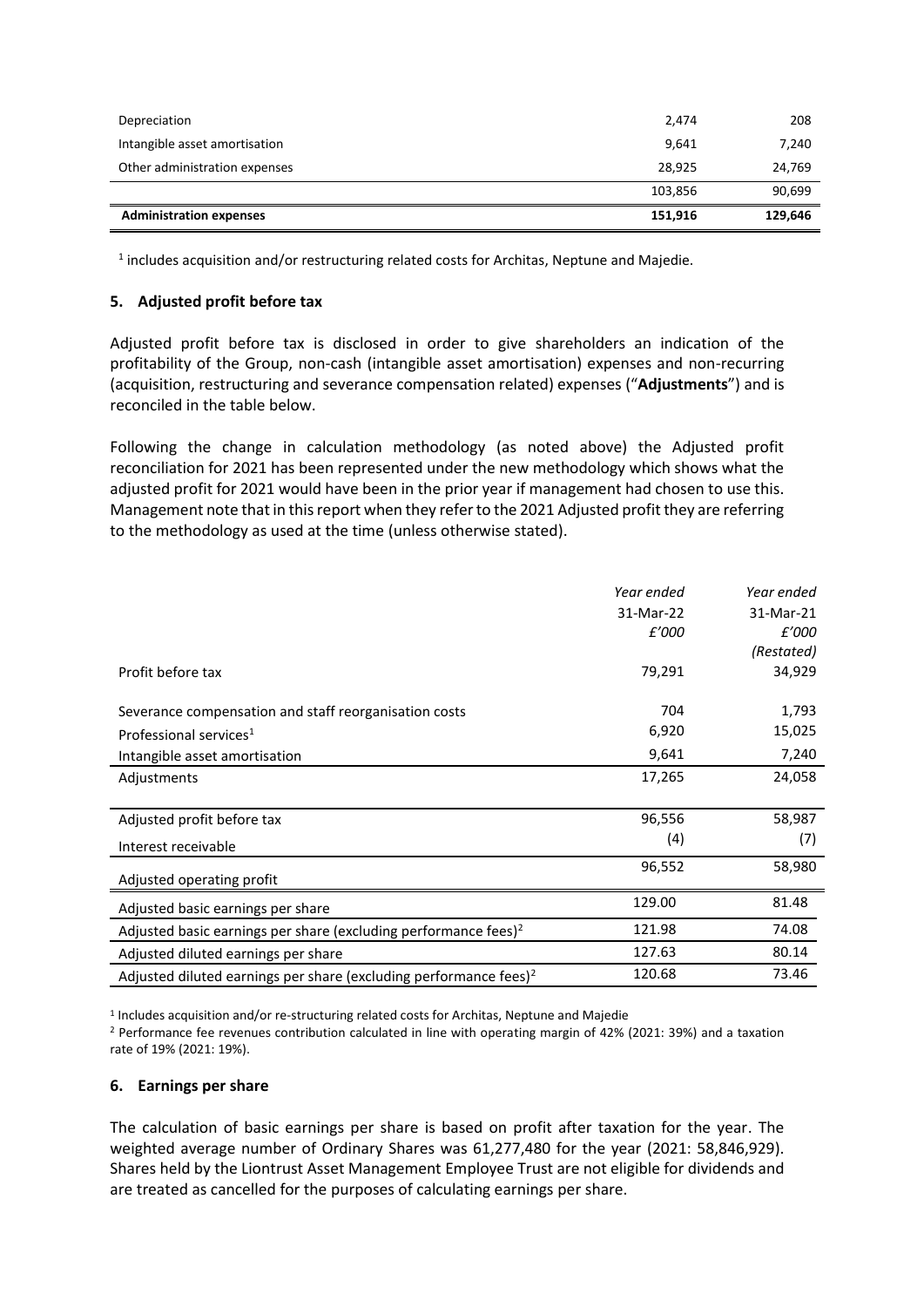Diluted earnings per share are calculated on the same bases as set out above, after adjusting the weighted average number of Ordinary Shares for the effect of options to subscribe for new Ordinary Shares or Ordinary Shares held in the Liontrust Asset Management Employee Trust that were in existence during the year ended 31 March 2022. The adjusted weighted average number of Ordinary Shares so calculated for the year was 60,628,715 (2021: 59,831,128). This is reconciled to the actual weighted number of Ordinary Shares as follows:

|                                                                   | As at<br>31-Mar-22 | As at<br>31-Mar-21 |
|-------------------------------------------------------------------|--------------------|--------------------|
|                                                                   | number             | number             |
| Weighted average number of Ordinary Shares                        | 60,628,715         | 58,846,929         |
| Weighted average number of dilutive Ordinary shares under option: |                    |                    |
| to the Liontrust Long Term Incentive Plan                         | 625,902            | 959,895            |
| to the Liontrust Company Share Option Plan                        | 22,863             | 24.304             |
| Adjusted weighted average number of Ordinary Shares               | 61,277,480         | 59,831,128         |

# **7. Financial assets**

The Group holds financial assets that have been categorised within one of three levels using a fair value hierarchy that reflects the significance of the inputs into measuring the fair value. These levels are based on the degree to which the fair value is observable and are defined as follows:

- a) Level 1 fair value measurements are those derived from quoted prices (unadjusted) in active markets for identical assets and liabilities;
- b) Level 2 fair value measurements are those derived from inputs other than quoted prices included within level 1 that are observable for the asset or liability, either directly (i.e. as prices) or indirectly (i.e. derived from prices); and
- c) Level 3 fair value measurements are those derived from valuation techniques that include inputs for the asset or liability that are not based on observable market data.

As at the balance sheet date all financial assets are categorised as Level 1.

Assets held at fair value through profit and loss:

The Group's financial assets represent shares in the Liontrust GF Strategic Bond Fund, the Liontrust GF European Smaller Companies Fund, the Liontrust GF European Strategic Equity Fund, and the Liontrust GF UK Growth Fund (all sub-funds of Liontrust Global Funds PLC) and are valued at bid price); and units in the Liontrust UK Growth Fund.

# **8. Acquisition of Majedie Asset Management Limited**

On 7 December 2021 the Company entered a conditional sale and purchase agreement ("**SPA**") to acquire the entire share capital of Majedie Asset Management Limited ("**Majedie**"). The SPA was conditional on FCA change of control approval and customary closing conditions. FCA change in control approval was received on 8 March 2022 and the acquisition completed on 1 April 2022 ("**Completion**").

# **9. Contingent assets and liabilities**

The Group can earn performance fees on some of the segregated and fund accounts that it manages. In some cases a proportion of the fee earned is deferred until the next performance fee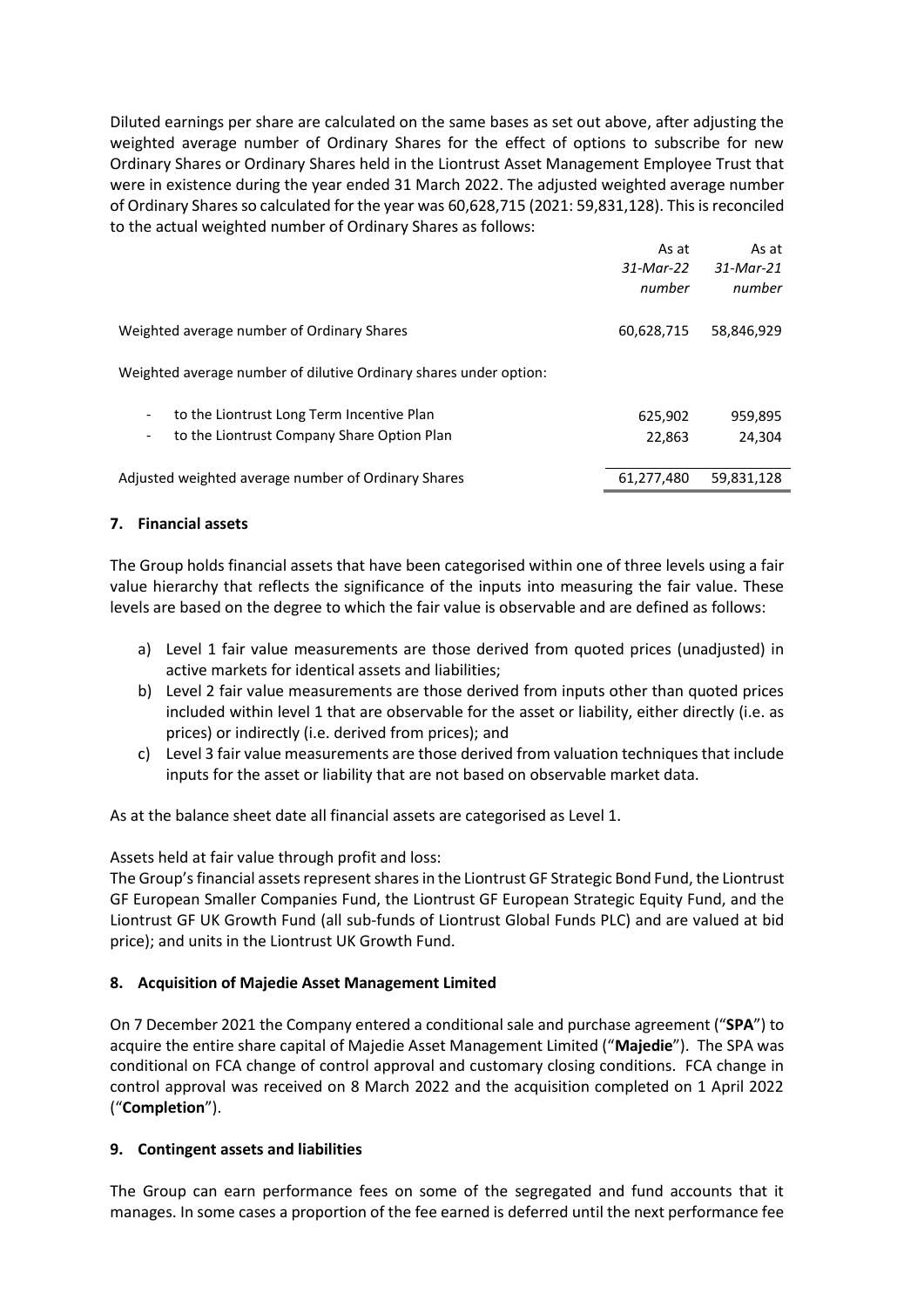is payable or offset against future underperformance on that account. As there is no certainty that such deferred fees will be collectable in future years, the Group's accounting policy is to include performance fees in income only when they become due and collectable and therefore the element (if any) deferred beyond 31 March 2022 has not been recognised in the results for the year. There were no contingent assets or liabilities at 31 March 2022 (2021: £nil)

# **10. Key risks**

The Directors have identified the risks and uncertainties that affect the Group's business and believe that they are substantially the same for this year as the current risks as identified in the 2021 Annual Report and Accounts. These can be broken down into risks that are within the management's influence and risks that are outside it.

Risks that are within management's influence include areas such as the expansion of the business, prolonged periods of under-performance, loss of key personnel, human error, poor communication and service leading to reputational damage and fraud.

Risks outside the management's influence include falling markets, terrorism, a deteriorating UK economy, investment industry price competition and hostile takeovers.

Management monitor all risks to the business, they record how each risk is mitigated and have warning flags to identify increased risk levels. Management recognise the importance of risk management and view it as an integral part of the management process which is tied into the business model.

# **11. Directors responsibility statement**

To the best of their knowledge and belief, the Directors confirm that:

The consolidated financial statements of Liontrust Asset Management Plc, prepared on a going concern basisin accordance with IFRS as adopted by the EU, give a true and fair view of the assets, liabilities, financial position and profit of Liontrust Asset Management Plc and the undertakings included in the consolidation taken as a whole.

The announcement includes a fair summary of the development and performance of the business and the position of Liontrust Asset Management Plc and the undertakings included in the consolidation taken as a whole and a description of the principal risks and uncertainties that they face.

# **Forward Looking Statements**

This Full Year Results announcement contains certain forward-looking statements with respect to the financial condition, results of operations and businesses and plans of the Group. These statements and forecasts involve risk and uncertainty because they relate to events and depend upon circumstances that have not yet occurred. There are a number of factors that could cause actual results or developments to differ materially from those expressed or implied by these forward-looking statements and forecasts. As a result, the Group's actual future financial condition, results of operations and business and plans may differ materially from the plans, goals and expectations expressed or implied by these forward-looking statements. Liontrust undertakes no obligation publicly to update or revise forward-looking statements, except as may be required by applicable law and regulation (including the Listing Rules of the Financial Conduct Authority). Nothing in this announcement should be construed as a profit forecast or be relied upon as a guide to future performance.